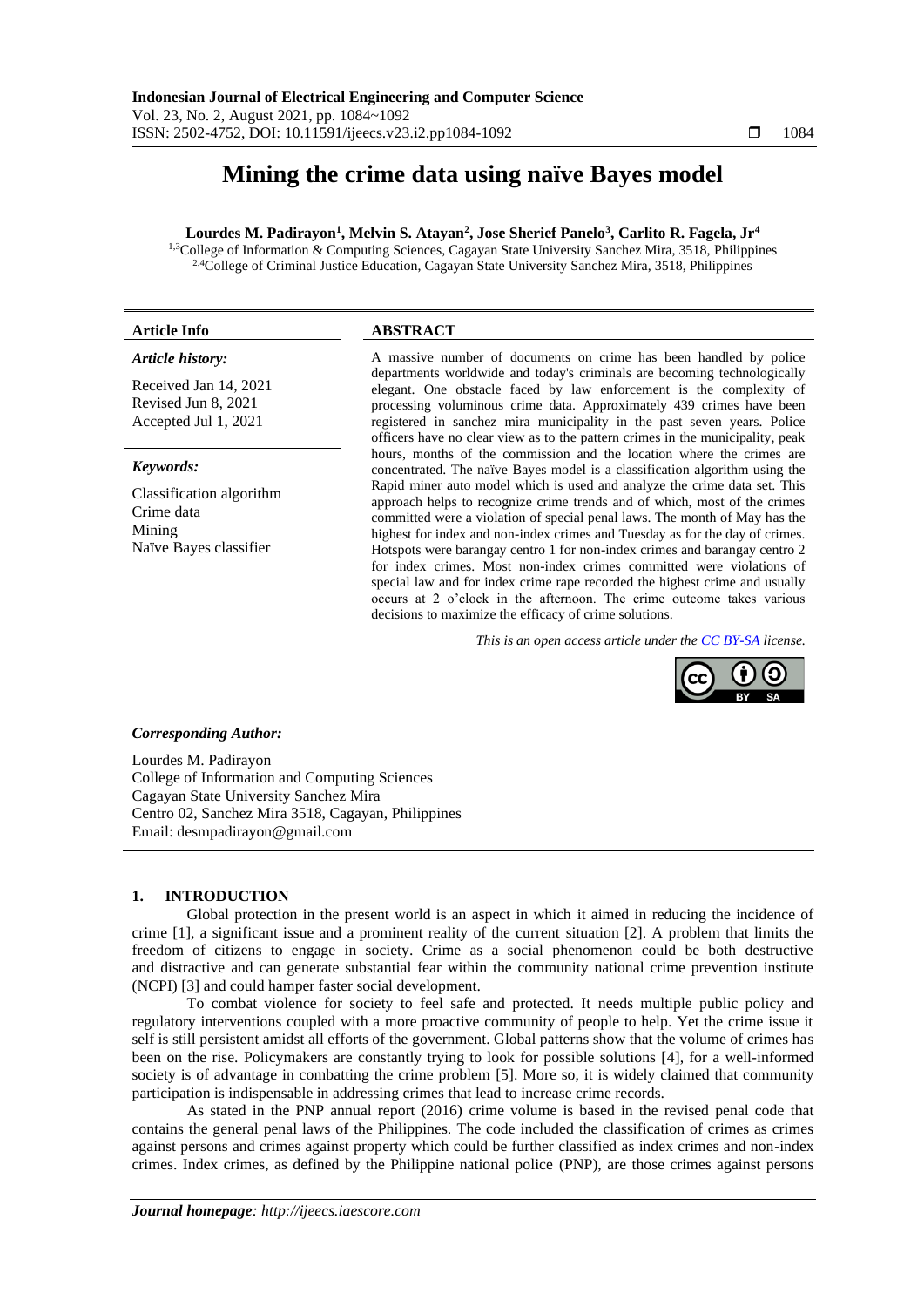such as murder, homicide, physical injury, and rape, and crimes against property such as robbery, theft, carnapping or carjacking, and cattle rustling. Non-index crimes, on the other hand, are violations of special laws such as illegal logging or local ordinances kinds of crimes are reported to the police.

Since 2010, the PNP has adopted the national crime reporting system (NCRS) that provides readily available data on crime incidences in a given location. In 2013, there were about 9334 index crime incidents across Region 2 of the Philippines comprising of the provinces of cagayan, isabela, quirino, nueva vizcaya, and batanes [6] and has a population of around 3.36 million [7].

In the past seven years 2013 to 2019, approximately 439 crimes were reported in the municipality of Sanchez mira. Of these crimes, police officers have no clear view on the trend of prevalent crimes in the municipality as well as the peak hours and months of crime commission and the place where crime incidence is concentrated. There is knowledge from the crime data in the municipality. A knowledge that can be used to provide a better basis for formulating courses of action and to prevent the commission of the crime in a given place in a given time.

Further, a massive number of documents on crime have been handled by police departments worldwide and are becoming even more complicated. Difficulty in processing a large amount of data involved in crime is one obstacle faced by intelligence and law enforcement agencies [8]and could adversely affect the effectiveness and efficiency of police performance.

Besides, there is a need to analyze the increasing number of crimes [9], so that agencies will know the most appropriate technique to apprehend the criminal and become more advantageous over them. Such an important domain has been acceptable among many experts and specialists in criminal justice and law enforcement [10] who must be guided with empirical data that could be of help in policymaking and law enforcement actions [11]and to have practical measures and help police officers and investigators to enhance their crime solution efficiency.

Furthermore, data mining was used to analyze the pattern from a huge amount of crime records or knowledge discovery in databases (KDD) to gain some information. It is the exact field applicable to a highvolume crime dataset that can discover hidden knowledge, unexpected patterns, and new rules from large amounts of crime data. Likewise, it is one of the important applications with many tasks that perform classification, association, clustering and each of them has its significance [12], and the knowledge obtained from data mining will surely help police officers in their complex tasks.

In the data mining field, classification is a commonly used technique [13]. It is an unavoidable task by which the data could be classified by the previously recognized class labels [14]. Classification is a supervised activity of machine learning that generates a model based on labeled data [15]. The model is used for class determination and there are several kinds of algorithms for classification, such as naïve Bayes, SVM, k-NN, neural network, logistic regression, decision tree, random fores [16].

The rapid miner auto model is used in the study and suggests the best learning technique which is the naïve Bayes classifier. It is a predictive classifier that can be used to make a decision based on the data. As a technique used to identify crime patterns and improve the efficiency of crime solutions in the range of law enforcement [17], with crime categories such as barangay where crimes are committed, day and month, hotspots, hot place, seasonal, or frequency. The crime patterns to be extracted will be the basis for law enforcement agencies to develop crime prevention programs comprehensively.

Thus, the primary goal of the study is to identify the pattern of committed crime incidents that are the most prevalent in the municipality based on the revised penal code of the Philippines. Specifically, to determine the month, the time, the day, and the barangay of Sanchez Mira significantly occurred the most prevalent crime. To be able to obtain the crime trends, a naïve Bayes model which is a classification algorithm using the Rapid miner auto model is used to analyze the set of crime data [18]. Further, the result basis in proposing an intervention in an online system or an AI environment, an ideal crime analysis tool to be able to identify crime patterns quickly and in an efficient manner for future crime pattern detection and action, which is hoped to be beneficial for the municipality of sanchez mira.

- Conceptual framework

The framework of the study was based on the knowledge discovery process (KDP) illustrated by [19]. The KDP figure was modified to suit the objectives of the study. The modified version was presented in Figure 1 following the steps from preprocessing wherein noisy and irrelevant data were removed, selection and transformation where data relevant to the analysis task were retrieved from the database and further transformed or consolidated into forms appropriate for mining, data mining where naïve Bayes classifier was applied to extract data patterns, interpretation, and evaluation where the truly interesting patterns representing knowledge based were identified and knowledge presentation where visualization and knowledge presentation techniques were used to present the mined knowledge to the user.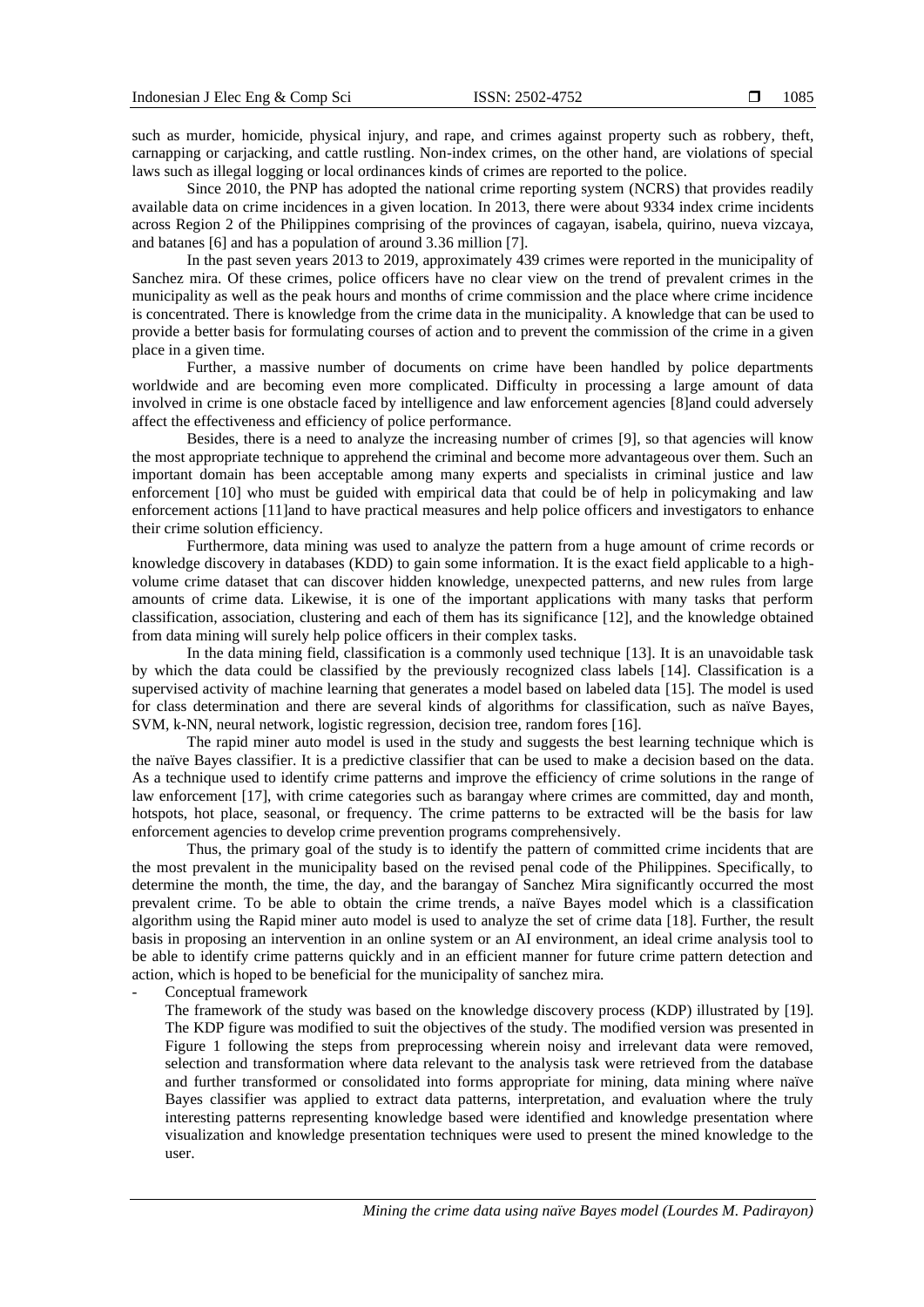

Figure 1. The steps of extracting knowledge from data

### **2. RESEARCH METHOD**

# **2.1. Data set**

The dataset used in this study was collected from the result being compiled in the office of the investigation and operation section of the unit crime periodic report system result of the Philippine national police office-sanchez mira from the year 2013-2019. Data collected were entered into the Microsoft Excel Application for data cleansing or attributes needed to be transformed into nominal data. Standardizing the data involved the following steps: 1) removing extra spaces, 2) filling all blank cells with '0', 3) converting numbers stored as text into numbers, 4) removing duplicate values from the data set, 5) changing text to lower/upper/proper case for consistency, and checking the spelling.

The standardized data set is transformed by saving the data into CSV (comma separated values) format. After data cleansing, these were entered into the rapid miner application for pre-processing. The result can be seen in Table 1, it shows that the data set arranged according to month, crime type, classification, barangay, time and day.

#### Table 1. Sample UCPER data

| No | Month    | Crime Type | Classification         | Barangay   | Time              | Dav       |
|----|----------|------------|------------------------|------------|-------------------|-----------|
|    | January  | Index      | Crime against person   | Dacal      | 23.24             | Wednesday |
|    | February | Non-Index  | Crime against property | Masisit    | $1:30 \text{ pm}$ | Thursday  |
|    | March    | Index      | Crime against property | Centro 02  | No time           | Tuesday   |
|    | March    | Index      | Crime against property | no place   | 18:30             | Saturday  |
|    | April    | Non-Index  | Crime against property | San Andres | 1:30              | Tuesday   |
|    | April    | Index      | Crime against person   | San Andres | 20:50             | Thursday  |

#### **2.2. Naïve Bayes classifier**

In this analysis, the naïve Bayes classification method was certain to examine the dataset mined from the UCPER (unit crime periodic report) forecast population data result. The classification discusses data from various classes in one of the two parts of supervised learning. The training dataset trains the model to predict the unspecified population [20]. Entirely these algorithms have their style of implementation and different methods of classification [21].

Naive bayesian classifier is a simple probabilistic classifier that works by applying the Bayes' theorem along with Naive assumptions about feature independence. Despite its independence assumption, the Naive Bayesian classifier is proved to be quite useful in modeling the conditions of the complex real-world problem [14] for the theorem based on the Bayes's theorem that gets the probability of the event based on the knowledge already known about the conditions related to the event. Bayes' theorem is stated mathematically as [22].  $A(B/C)=A(C/B)A(B)$  /  $A(C)$  ---- 1, where B and C are the events and  $A(C)$  0,  $A(B/C)$  – the likelihood of event B occurring given that C is true, A(C/B) - the likelihood of event C occurring given that B is true, A(B) and A(C) are probabilities of observing B and C independently of each other.

### **2.3. Naive Bayes in rapid miner's auto model**

As [23] used a long procedure or the black boxes that start with the blank process, create process model by putting different operators like retrieve, numerical to polynomial, set role, validation rule, and naïve Bayes classifier. to plot the crime data and to see a different statistical chart of crime in different states just to establish that how efficiently naïve Bayes algorithm. Likewise [24] used a model based on the naive Bayes classifier but encourages further studies on the criminal prediction problem with its new methodologies for both crime dataset generation and decision-making with higher accuracy rates.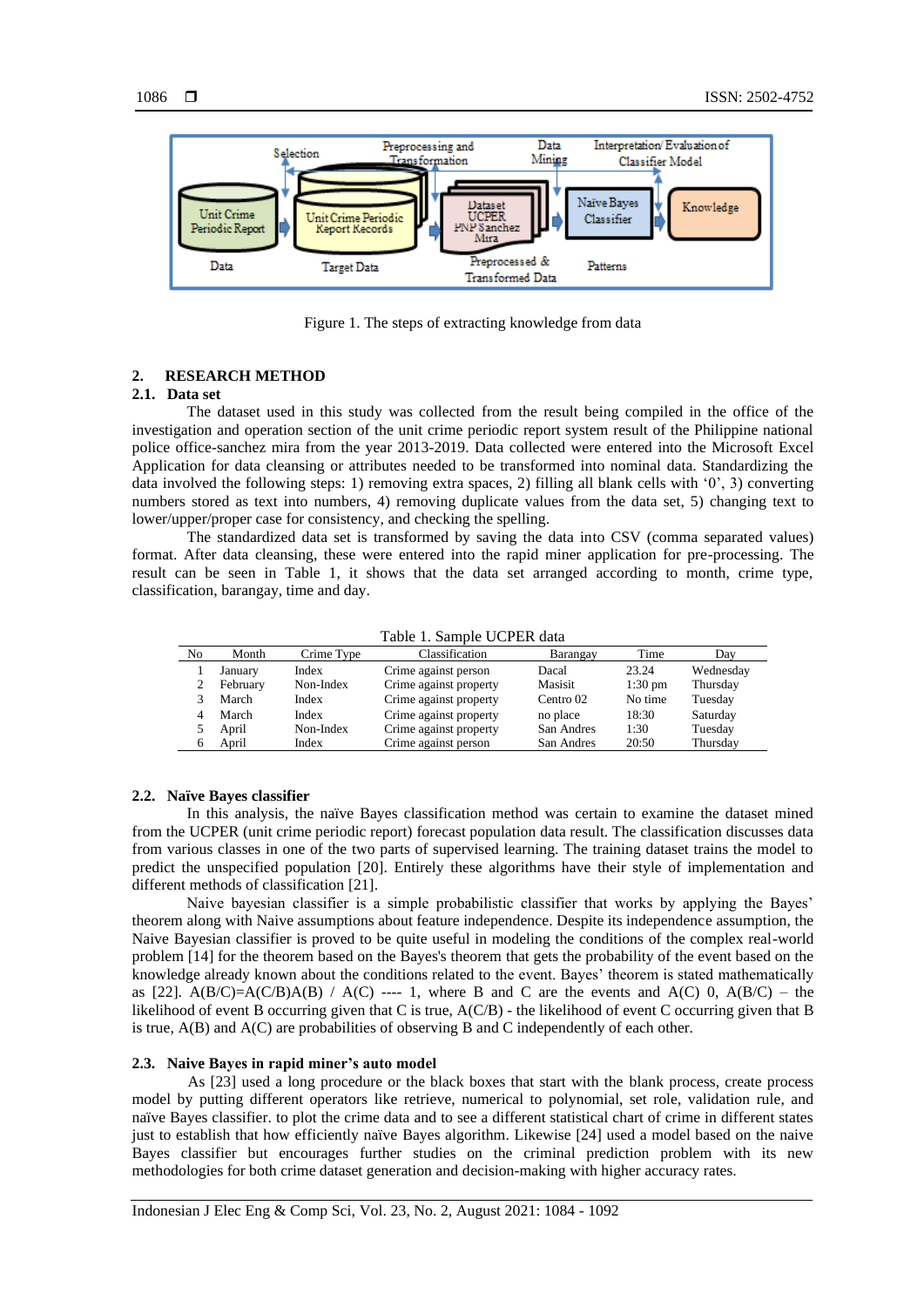Auto model is an extension to rapid miner's auto model extension that speeds up the process of building and validating models. It also makes it easier to modify or bring into production since no black boxes are used. Auto model addresses three large classes of problems: prediction, clustering, outlier. Within the prediction category, it can solve both classification and regression problems. Once the calculations are complete, auto model gives a list of models that are suitable for a problem. Model types are naive bayes, generalized linear model, logistic regression, deep learning, decision tree, random forest, gradient boosted trees (XGBoost). Auto model evaluates the data, provide and compare appropriate model results for the solution of the problem. The auto model recommends the best machine learning methods and with the naive Bayes model being the best for the data crime dataset.

Naive Bayes is a low-variance, high-bias classifier that can create a good model even with a limited collection of data. In this study the classification issue is divided into two categories: crime "index" and "non index," with the findings based on a mixture of incidents. It denotes a grouping of events as attributes or features of each observation in machine learning. The events are used as attributes in the crime data collection, and the Naive Bayes algorithm makes an assumption that the algorithm treats all of the attributes equally, assuming that attributes are all similarly important and statistically independent. This implies the worth of one attribute has no bearing on the worth of another. The naive Bayes algorithm counts the number of times each combination of an attribute value with each of the possible classes occurs, then converts the counts into probabilities. Simply divide each count by the number of observations in each class to get the right probabilities.

To begin the data analysis in rapid miner auto model, prepare target crime dataset in commaseparated values (CSV) format with different parameters like a month, crime type, classification, barangay, time, and day for the year 2013 to 2019 entered into the rapid miner application from the source hard drive. By selecting the data location, specify data format, format columns, and choose where to store the data.

The naïve Bayes model is given by rapid miner auto model to map the crime data to understand the various crime statistical charts. Rapid miner offers various types of processing scenarios like similar churn modeling [25], demand based analysis, and outlier detection. But in this study, the researchers use the rapid miner auto model like, in Figure 2. In rapid miner, the entered data exists under the 'local repository' option. For data plotting, an auto model method is provided by the rapid miner. Methods such as load data, select tasks, select inputs model types, and results. Among the models given by the auto model, on top of it was the naïve Bayes operator thus, the best model for the problem was the naïve Bayes model.

| н<br>▶<br>$\bullet$<br>۰<br>٠                                                                                                                                                          | Views:                                                      | <b>Design</b>      | <b>Results</b>               | <b>Turbo Prep</b> | <b>Auto Model</b> | <b>Deployments</b>                               | Find data, operatorsetc | ۹<br>All Studio = |
|----------------------------------------------------------------------------------------------------------------------------------------------------------------------------------------|-------------------------------------------------------------|--------------------|------------------------------|-------------------|-------------------|--------------------------------------------------|-------------------------|-------------------|
| <b>Auto Model</b>                                                                                                                                                                      |                                                             |                    |                              |                   |                   |                                                  |                         |                   |
|                                                                                                                                                                                        | <b>Load Data</b>                                            | <b>Select Task</b> | Prepare Target Select Inputs |                   | Model Types       | Results                                          |                         | ⋒                 |
|                                                                                                                                                                                        |                                                             |                    |                              |                   |                   |                                                  |                         |                   |
|                                                                                                                                                                                        |                                                             | <b>《</b> RESTART   | <b><back< b=""></back<></b>  | > NEXT            |                   |                                                  |                         |                   |
|                                                                                                                                                                                        |                                                             |                    |                              |                   |                   |                                                  |                         |                   |
| <b>Recent Data Sets</b>                                                                                                                                                                | Select Data for a New Model                                 |                    |                              |                   |                   |                                                  |                         |                   |
|                                                                                                                                                                                        |                                                             |                    |                              |                   |                   |                                                  |                         |                   |
| <b>UCPER Data Set</b><br>//Local Repository/data/UCPER Data S                                                                                                                          | <b>Templates</b>                                            |                    |                              |                   |                   | <b>Information</b>                               |                         |                   |
| UCPER Data Set Month<br>$\checkmark$                                                                                                                                                   | <b>Time Series</b><br>$\blacksquare$ Tutorials              |                    |                              |                   |                   | Please select a data set from your repositories. |                         |                   |
|                                                                                                                                                                                        | Community Samples (connected)                               |                    |                              |                   |                   |                                                  |                         |                   |
|                                                                                                                                                                                        |                                                             |                    |                              |                   |                   |                                                  |                         |                   |
|                                                                                                                                                                                        | Local Repository (Local)<br>Connections                     |                    |                              |                   |                   |                                                  |                         |                   |
|                                                                                                                                                                                        | $\blacktriangleright$ $\blacksquare$ data                   |                    |                              |                   |                   |                                                  |                         |                   |
|                                                                                                                                                                                        | UCPER Data Set ( 6/10/20 8:49 PM = 11 kB)                   |                    |                              |                   |                   |                                                  |                         |                   |
|                                                                                                                                                                                        | UCPER Data Set Month ( 6/8/20 12:23 AM - 2 KB)<br>processes |                    |                              |                   |                   |                                                  |                         |                   |
|                                                                                                                                                                                        | Temporary Repository (Local)                                |                    |                              |                   |                   |                                                  |                         |                   |
|                                                                                                                                                                                        | $\mathbf{E}$ B nn.                                          |                    |                              |                   |                   |                                                  |                         |                   |
|                                                                                                                                                                                        | <b>IMPORT NEW DATA</b>                                      |                    |                              |                   |                   |                                                  |                         |                   |
| <b>Load Results</b><br>No results have been stored so far. Select a<br>data set above to start a new Auto Model run or<br>select a folder with results below.<br>SELECT RESULTS FOLDER |                                                             |                    |                              |                   |                   |                                                  |                         |                   |

Figure 2. Rapid miner auto model interface

The goal of the analysis is to supply the input to the naïve Bayes classifier along with the validation rule [15] and see the results in Figure 3. The performance assessment of the naïve Bayes classifier will be given by this setup. To set up the procedure and obtain the desired result using naive Bayes classifier, the following steps are to be implemented in rapid miner.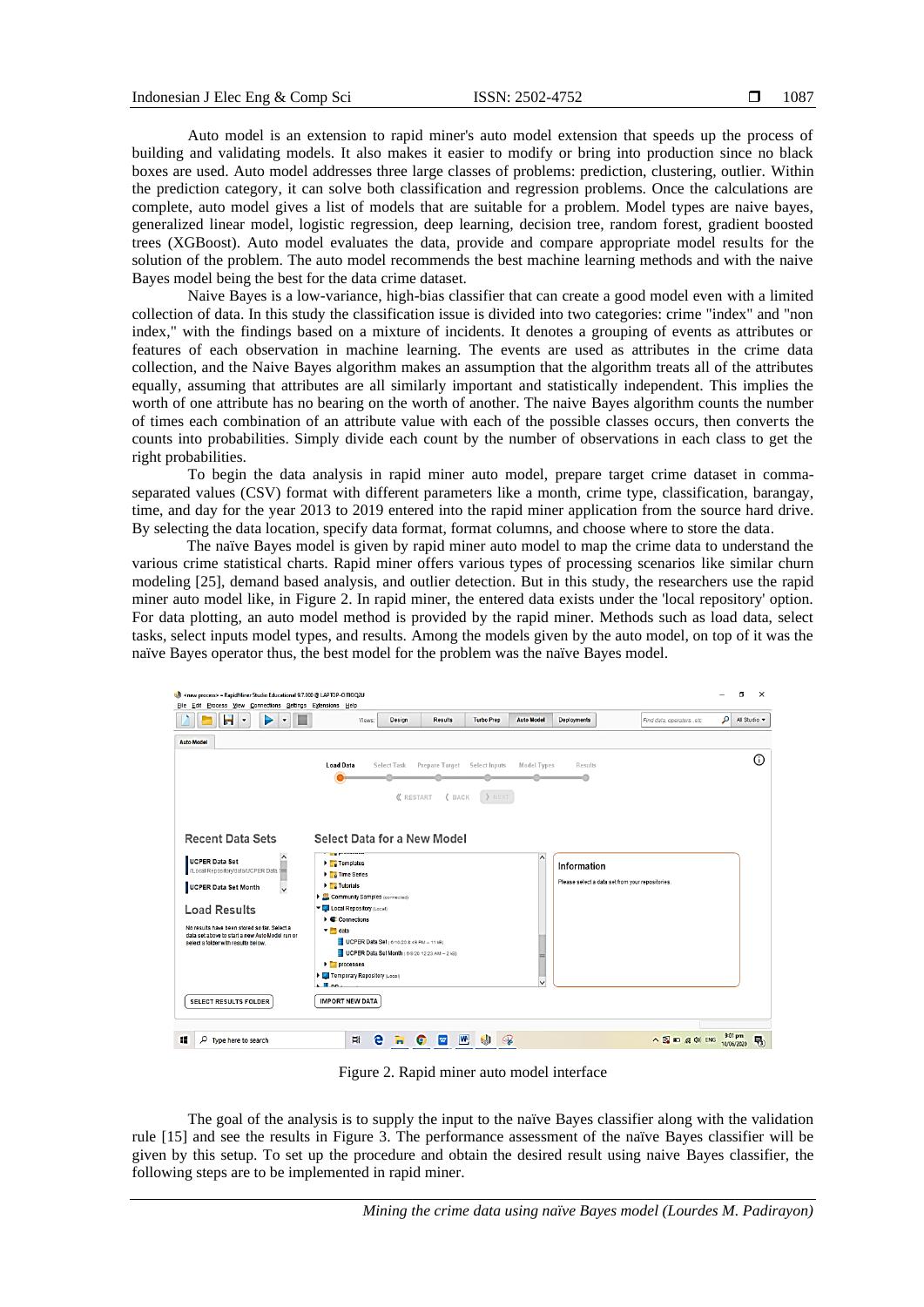

Figure 3. Display of naïve Bayes classifier

#### **3. RESULTS AND DISCUSSION**

Finally, data analys was performed to find out that test result's attributes served as the basis for classifying the various scopes of the crime records. Figure 4 shows the crime types committed in the municipality of Sanchez mira, cagayan, for the calendar year 2013-2019. It can be gleaned in the figure that for index crimes, crimes against persons, and crimes against property got the highest followed by violations of special penal laws.

On the other hand, for non-index crimes, the crimes against chastity, crimes against personal liberty and security, quasi offenses recorded the highest. Most of the crimes committed violated special penal laws. It is followed by crimes against the person. The lowest number of crimes were plotted on crimes against public order.



Figure 4. Crime type committed (index and non-index)

It can also glanced from the Figure 5 that for index crimes, barangay centro 2 has the highest cases followed by barangay centro 1. Barangay tokitok and barangay nagrangtayan making them the lowest record of index crimes. Barangay centro 1 has the highest non-index crimes committed followed by barangay centro 2, barangay langagan, barangay callungan, and namuac. Barangay tokitok plotted the lowest non-index crime.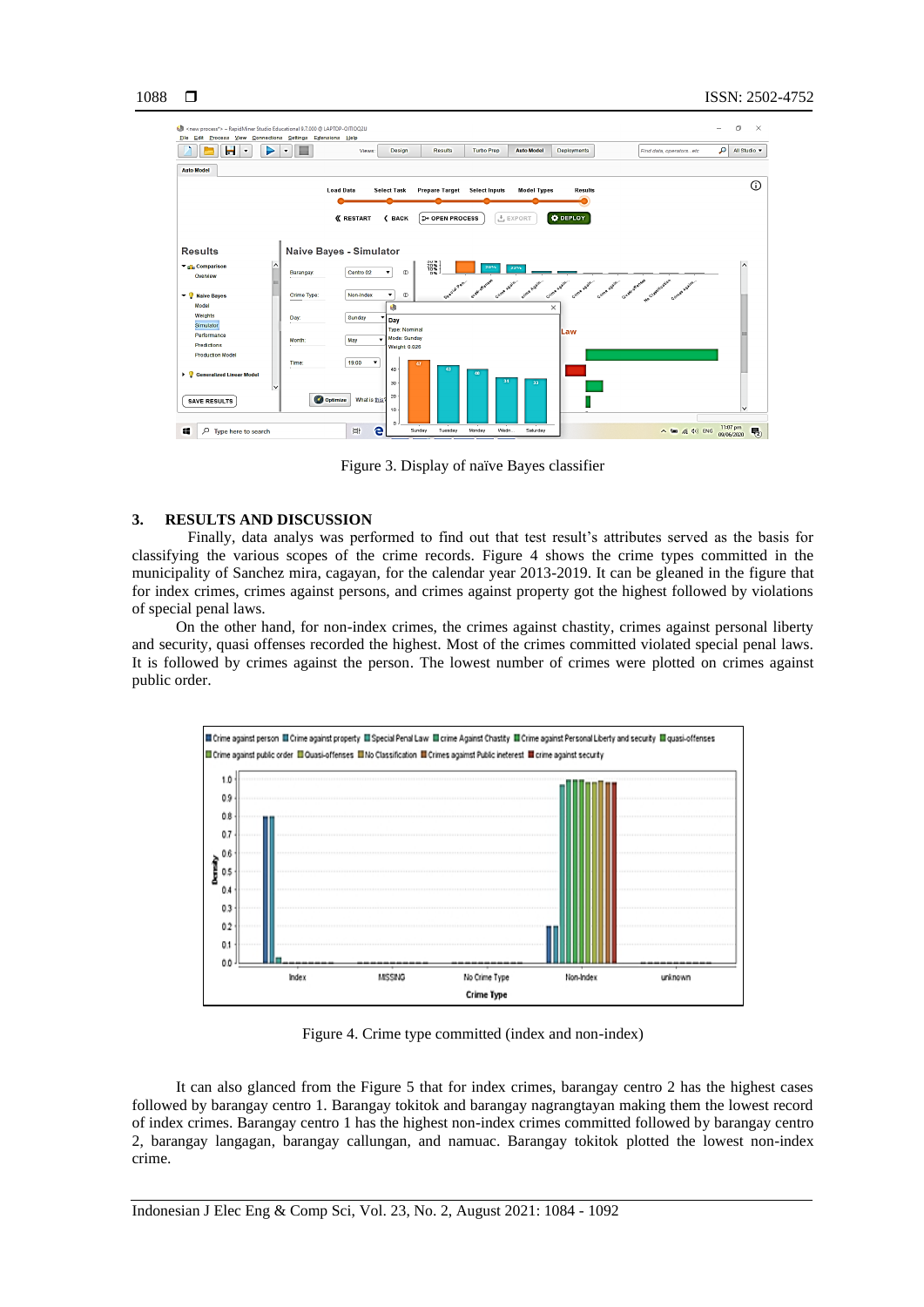The data also show that the most non-index crimes [4] committed were special law specifically RA 9262 otherwise known as violence against women and their children. it is followed by violations of RA 9165 comprehensive dangerous drugs act. The lowest were cases of acts of lasciviousness. For index crime, it is alarming that the crime of rape recorded the highest cases. It is followed by robbery and theft while carnapping registered the lowest.



Figure 5. Barangay

The data was also analyzed according to the months when the crimes were committed and it yielded that month of May has the greatest number of crimes committed in the municipality. Comparing the data on index and non-index when analyzed by month shows that May has the highest both for index and non-index crimes while January and February are the safest months for their low record of both index and non-index crimes [5]. Analyzing Figure 6 suggests that for index crimes, the months of October and November plotted the highest number of crimes committed while June and December have the lowest index crimes. Looking further on the figure shows that March has the highest number of non-index crimes in the municipality followed by June and December respectively.



Figure 6. Comparison of index and non-index by months

Analyzing Figure 7 and it was found out that crime usually occurs at 2 p.m., followed by those committed at 1 0'clock in the afternoon while non-index crimes were low at 11 a.m. and 7:30 in the evening. On the other hand Figure 8 which index crimes are commonly committed in the afternoon as shown by the findings that many of the index crimes committed in the municipality were committed at 2 p.m. and 7 p.m. Index crimes are not common at 10 o'clock to 11 o'clock as evidenced by the recorded cases of two (2) each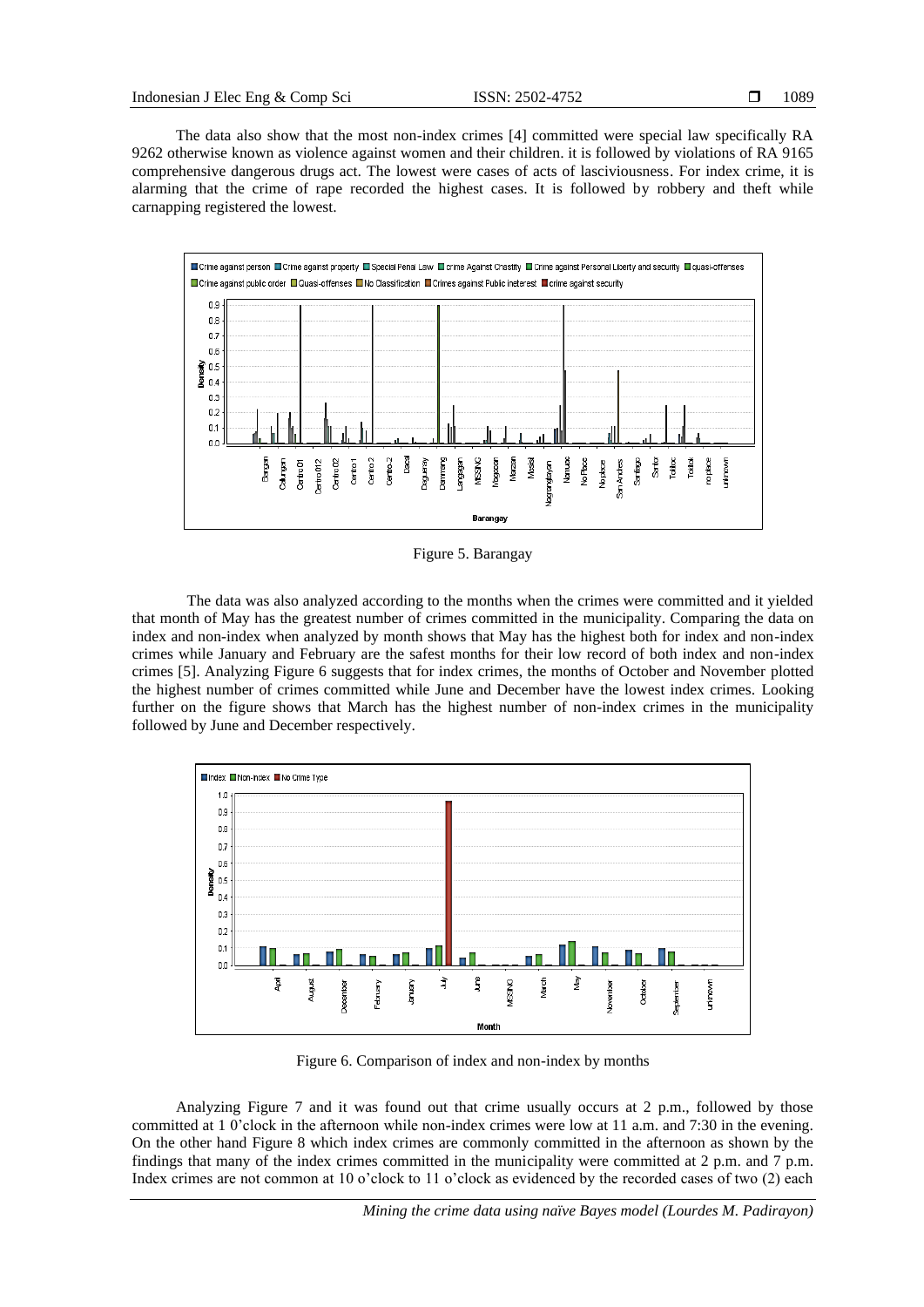only. Non-index crimes are usually committed in the afternoon and early morning as shown in the data that most non-index crimes were committed at 1 o'clock, 2 o'clock, and 8 o'clock respectively. It can also be inferred based on Figure 9 that crimes are common during Tuesdays and Sundays backed by the result that crimes committed during Tuesdays got the highest record. Friday is the safest day of the week as proven by the data that crimes are low on Fridays.



Figure 7. Time (non-index)



Figure 8. Time (index)



Figure 9. Day

# **4. CONCLUSION**

Crimes are inevitable, they display the presence and prevalence of both index and non-index crimes and these are considered as social problems besetting the municipality of sanchez mira. Auto model in rapid miner with naïve Bayes classifier technique used in this study. The trend of crime data is generated straightforwardly. Otherwise, which is difficult to achieve in practice, but because of the simplicity of the naive Bayes classifier in the auto model, it is realistic. However, the auto model creates a rapid miner studio mechanism behind the scenes, which prevents researchers from knowing how the model works. The determined crimes are seasonal and could happen in a certain period within the year. There is no specific period crimes are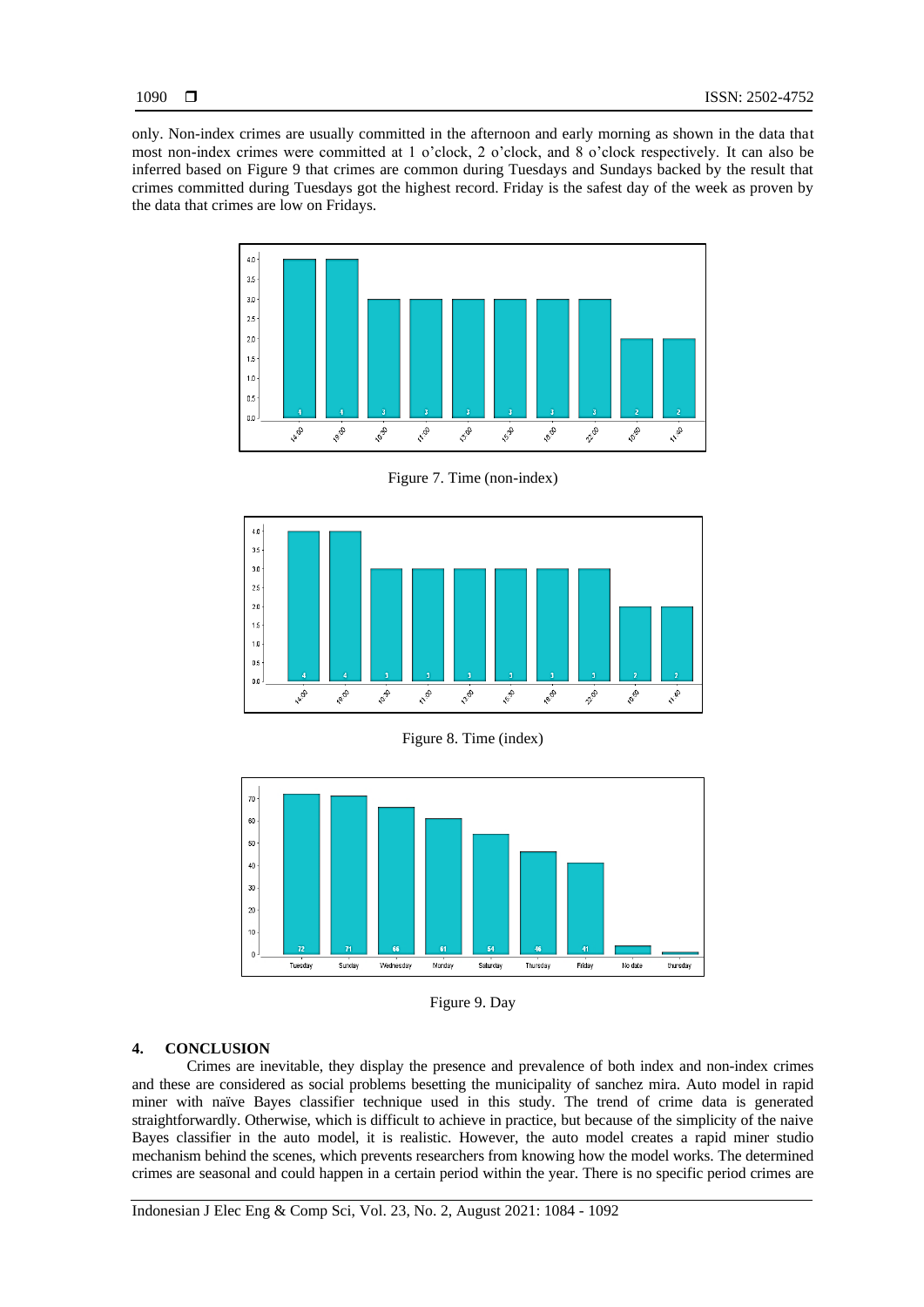perpetrated in the municipality. The identified hotspots were centro 1 and centro 2 which were considered as the most densely populated barangays and these speak for criminal demography, that the higher the population in the municipality of sanchez mira, the higher the prevalence of criminality. Therefore, criminality can be equated with the population. Some interventions failed to address their purpose for the reason that there is no continuous program for interventions hence, the greater chance of reoffending others is increased. And, the data needed in this study for both index and non-index crimes are confidential. Recommendations are hereby presented based on the conclusions where coordination between the law enforcers and barangay officials is encouraged. Force multipliers may be reactivated. Crime prevention activities may be conducted including the knowledge of the law by the community are encouraged just at least to control the occurrence of criminality. A crime map may be developed using a geographic information system to be utilized by the PNP in designing the programs and updating the activities to minimize criminality in the municipality.

#### **ACKNOWLEDGEMENTS**

The authors extend their gratefulness to the Philippine national police of Sanchez mira for supporting the research, providing all required resources, and to Cagayan State University Sanchez Mira for the unending support to this study.

#### **REFERENCES**

- [1] J. Peterson, I. Sommers, D. Baskin, and D. Johnson, "The Role and Impact of Forensic Evidence in the Criminal Justice Process," *Revised Final Report* 6-10-10 *National Institute of Justice,* 2006-DN-BX-0094, 2019.
- [2] V. J. Mojica, A. Choi, R. N. Leong, and F. Co, "Spatial analysis of violent crimes in Metro Manila, Philippines," *International Journal of Comparative and Applied Criminal Justice*, vol. 43, no. 1, pp. 29-47, 2019, doi: 10.1080/01924036.2017.1398669.
- [3] NATLEX, "Database of national labour, social security, and related human rights legislation," *Revised Penal Code of the Philippines*" International Labour Organization, p. 84, 2012.
- [4] E. P. Patulin and R. E. Talingting, "Crime Trend Analysis Using Data Mining Technique," *International Journal of Advanced Trends in Computer Science and Engineering,* vol. 8, no. 3, 2019, doi: 10.30534/ijatcse/2019/52832019.
- [5] A. J. P. Delima, "Applying Data Mining Techniques in Predicting Index and non-Index Crimes," *International Journal of Machine Learning and Computing*, vol. 9, no. 4, 2019, doi: 10.18178/ijmlc.2019.9.4.837
- [6] R. S. H. Baculinao and R. Ceballos, "An analysis on the Location and Type of Index Crimes in the Philippines," *14th National Convention on Statistics*, 2019.
- [7] M. J. Sanchez, "Crime rate in the Cagayan Valley Region of the Philippines from 2009 to 2014," Statista, 2019. [Online]. Available: https://www.statista.com/statistics/1078430/philippines-crime-rate-cagayan-valley/
- [8] A. Jaina and V. Bhatnagar, "Crime Data Analysis Using Pig with Hadoop," *Conference on Information Security & Priv*, vol. 1, 2019.
- [9] G. Dudfield, C. Angel, L. W. Sherman, and S. Torrence, "The 'Power Curve' of Victim Harm: Targeting the Distribution of Crime Harm Index Values Across All Victims and Repeat Victims over 1 Year," *Cambridge J. Evidence-Based Polic*., vol. 1, no. 1, pp. 38-58, 2017, doi: 10.1007/s41887-017-0001-3.
- [10] F. Herrera, R. Sosa, and T. Delgado, "GeoBI and Big VGI for Crime Analysis and Report," *2015 3rd International Conference on Future Internet of Things and Cloud*, 2015, pp. 481-488, doi: 10.1109/FiCloud.2015.112.
- [11] I. S. Makki and F. Alqurashi "An Adaptive Model for Knowledge Mining in Databases EMO\_MINE for Tweets Emotions Classification," *International Journal of Advanced Trends in Computer Science and Engineering*, vol. 7, no. 3, pp. 52-60, 2018, doi: 10.30534/ijatcse/2018/04732018.
- [12] P. Sharma, D. Singh, and A. Singh, "Classification algorithms on a large continuous random dataset using rapid miner tool," *2015 2nd International Conference on Electronics and Communication Systems (ICECS)*, 2015, pp. 704-709, doi: 10.1109/ECS.2015.7125003.
- [13] A. A. H. Oleiwi and A. O. Adebayo, "Data Mining Application Using Clustering Techniques (K-Means Algorithm) In the Analysis of Student's Result," *Journal of Multidisciplinary Engineering Science Studies*, vol. 5, no. 5, pp. 2587-2593, 2019.
- [14] R. Kiani, S. Mahdavi, and A. Keshavarzi, "Analysis and Prediction of Crimes by Clustering and Classification," *Int. J. of Advanced Research in Artificial Intelligence,* vol. 4, no. 8, 2015, doi: 10.14569/IJARAI.2015.040802.
- [15] V. Nasteski, "An overview of the supervised machine learning methods," *Horizons*, pp. 51-62, 2017, doi: 10.20544/HORIZONS.B.04.1.17.P05.
- [16] M. Arumaiselvam and R. Anitajesi, "Study of Clustering Methods in Data Mining," *International Journal of Data Mining Techniques and Applications*, vol. 7, no. 01, pp. 55-59, 2018.
- [17] P. Das, A. K. Das, J. Nayak, D. Pelusi, and W. Ding, "Incremental classifier in crime prediction using bi-objective Particle Swarm Optimization," *Information Sciences*, vol. 562, pp. 279-303, 2021, doi: 10.1016/j.ins.2021.02.002.
- [18] M. P. Gatpandan and S. C. Ambat, "Mining crime instance records of Philippine National Police District Vi Province of Cavite, Philippines: An Exploratory Study to Enhance Crime Prevention Programs," *Journal of Advanced Research in Social Sciences and Humanities*, vol. 2, no. 3, pp. 176-187, 2017, doi: 10.26500/JARSSH-02-2017-0303.